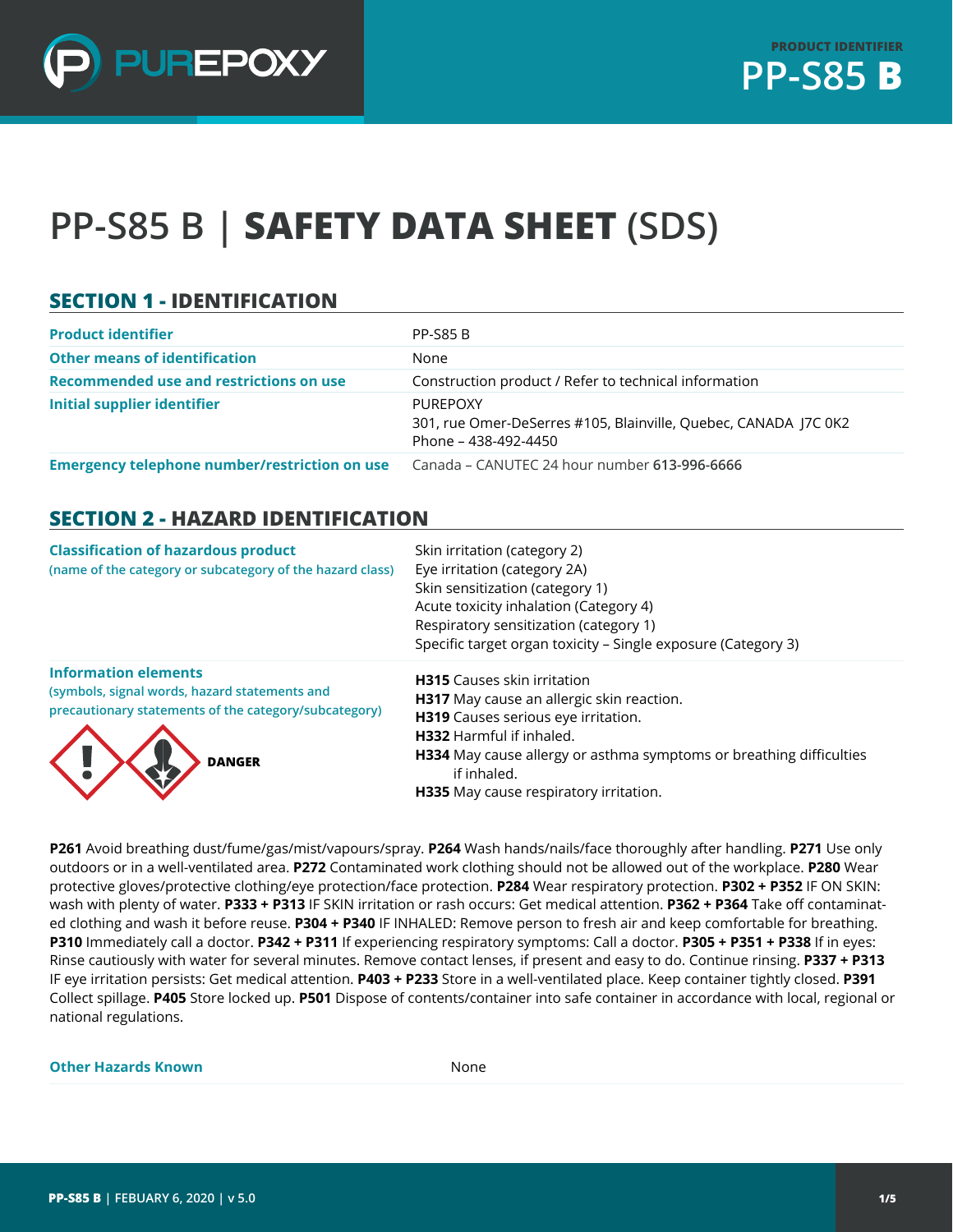# **SECTION 3 - COMPOSITION/INFORMATION ON INGREDIENTS**

| <b>Chemical name (common name/synonyms)</b> | <b>CAS NUMBER or other</b> | <b>Concentration (%)</b> |
|---------------------------------------------|----------------------------|--------------------------|
| Homopolymer of HDI                          | 28182-81-2                 | 60-100                   |
| Hexamethylene diisocyanate                  | 822-06-0                   | < 0.5                    |
| Secret                                      | Secret                     | Secret                   |

**All ingredients are listed according to OSHA (29 CFR).**

**\* Statement - This safety data sheet provides concentration range(s) instead of the actual concentration(s) considered trade secret(s).**

#### **SECTION 4 - FIRST AID MEASURES**

| <b>Inhalation</b>           |                                            | IF INHALED: Remove person to fresh air and keep comfortable for breathing. Immediately call a doctor.                                                                                                                                                                                                                                           |
|-----------------------------|--------------------------------------------|-------------------------------------------------------------------------------------------------------------------------------------------------------------------------------------------------------------------------------------------------------------------------------------------------------------------------------------------------|
| <b>Ingestion</b>            | if you feel unwell.                        | IF SWALLOWED: Rinse mouth. Do NOT induce vomiting. NEVER give anything by mouth if victim is rapidly losing<br>consciousness, or is unconscious or convulsing. Rinse mouth thoroughly with water. Have victim drink two<br>glasses of water. If vomiting occurs naturally, have victim lean forward to reduce risk of aspiration. Call a doctor |
| <b>Skin contact</b>         |                                            | IF ON SKIN: wash with plenty of water (15-20 minutes). IF SKIN irritation or rash occurs: Get medical attention.<br>Take off contaminated clothing and wash it before reuse.                                                                                                                                                                    |
| <b>Eye contact</b>          | to do. Continue rinsing.                   | IF IN EYES, Rinse cautiously with water for several minutes (15-20). Remove contact lenses, if present and easy                                                                                                                                                                                                                                 |
| (acute and delayed)         | <b>Most important symptoms and effects</b> | Causes severe skin, respiratory or digestive tract burns and eye damage.                                                                                                                                                                                                                                                                        |
| attention/special treatment | Indication of immediate medical            | In all cases, call a doctor. Do not forget this document.                                                                                                                                                                                                                                                                                       |

# **SECTION 5 - FIREFIGHTING MEASURES**

| <b>Specific hazards of the hazardous</b><br><b>product</b> (hazardous combustion products) | Carbon oxides and other irritant/toxic gases and fumes.                                                                                                                                                                                                                                                                                                                                                                                                                     |
|--------------------------------------------------------------------------------------------|-----------------------------------------------------------------------------------------------------------------------------------------------------------------------------------------------------------------------------------------------------------------------------------------------------------------------------------------------------------------------------------------------------------------------------------------------------------------------------|
| <b>Suitable and unsuitable</b><br>extinguishing media                                      | In case of fire: Use carbon dioxide, chemical powder agent and appropriate foam to<br>extinguish surrounding products.                                                                                                                                                                                                                                                                                                                                                      |
| <b>Special protective equipment</b><br>and precautions for fire-fighters                   | During a fire, irritating/toxic smoke and fumes may be generated. Do not enter fire<br>area without proper protection. Firefighters should wear proper protective equipment<br>and self-contained breathing apparatus with full facepiece. Shield personnel to protect<br>from venting, rupturing or bursting cans. Move containers from fire area if it can be<br>done without risk. Water spray may be useful in cooling equipment and cans exposed<br>to heat and flame. |

#### **SECTION 6 - ACCIDENTAL RELEASE MEASURES**

| <b>Personal precautions,</b>                                    | Absorb spillage to prevent material-damage. Restrict access to area until completion of                                                                                                                                                                                                                                                                                  |
|-----------------------------------------------------------------|--------------------------------------------------------------------------------------------------------------------------------------------------------------------------------------------------------------------------------------------------------------------------------------------------------------------------------------------------------------------------|
| protective equipment                                            | clean-up. Ensure clean-up is conducted by trained personnel only. All persons dealing                                                                                                                                                                                                                                                                                    |
| and emergency procedures                                        | with clean-up should wear the appropriate protective equipment (See Section 8).                                                                                                                                                                                                                                                                                          |
| <b>Methods and materials for</b><br>containment and cleaning up | Ventilate area of release. Stop the leak if it can be done safely. Contain and absorb any<br>spilled liquid concentrate with inert absorbent material, then place material into a<br>container for later disposal (see Section 13). Contaminated absorbent material may pose<br>the same hazards as the spilled product. Notify the appropriate authorities as required. |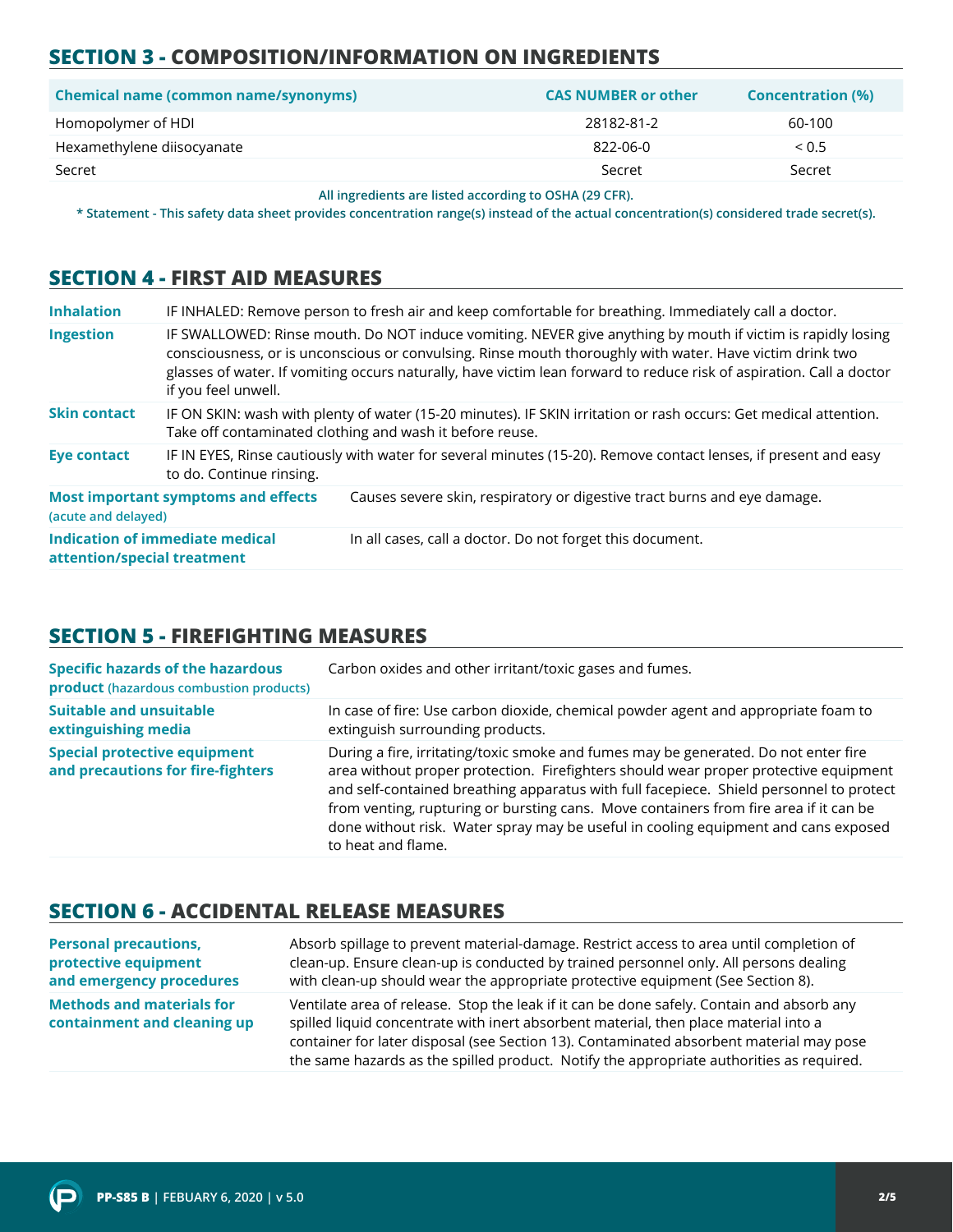### **SECTION 7 - HANDLING AND STORAGE**

| <b>Precautions for</b>                                                              | Wear protective gloves/ protective clothing/ eye protection/ face protection.                                                                                                                                                                                                                                                                                                                                                                                                                                                                                                                                                                                                                                                                                                  |  |
|-------------------------------------------------------------------------------------|--------------------------------------------------------------------------------------------------------------------------------------------------------------------------------------------------------------------------------------------------------------------------------------------------------------------------------------------------------------------------------------------------------------------------------------------------------------------------------------------------------------------------------------------------------------------------------------------------------------------------------------------------------------------------------------------------------------------------------------------------------------------------------|--|
| safe handling                                                                       | Before handling, it is very important that engineering controls are operating, and that protective equipment<br>requirements and personal hygiene measures are being followed. People working with this chemical should<br>be properly trained regarding its hazards and its safe use. Inspect containers for leaks before handling.<br>Label containers appropriately. Ensure proper ventilation. Avoid breathing dust/fume/gas/mist/vapours/<br>spray. Avoid contact with eyes, skin and clothing. Keep away from heat, sparks and flame. Avoid generating<br>high concentrations of dusts, vapours or mists. Keep away from incompatible materials (Section 10). Keep<br>containers closed when not in use. Empty containers are always dangerous. Refer also to Section 8. |  |
| <b>Conditions for</b><br>safe storage,<br>including any<br><b>incompatibilities</b> | Store in a well-ventilated place. Keep container tightly closed. Keep cool. Store locked up. Store away from<br>incompatible materials (Section 10). Inspect all incoming containers to make sure they are properly labelled<br>and not damaged. Storage area should be clearly identified, clear of obstruction and accessible only to<br>trained personnel. Inspect periodically for damage or leaks.                                                                                                                                                                                                                                                                                                                                                                        |  |

#### **SECTION 8 - EXPOSURE CONTROLS/PERSONAL PROTECTION**

| <b>Control Parameters (biological</b><br>limit values or exposure limit values<br>and source of those values) | Exposure limits: CAS 822-06-0 ACGIH - TLV-TWA 0.005 ppm;                                                                                                                                                                                                                                                                                                                                                                                                                                                                                                                                                                                                            |
|---------------------------------------------------------------------------------------------------------------|---------------------------------------------------------------------------------------------------------------------------------------------------------------------------------------------------------------------------------------------------------------------------------------------------------------------------------------------------------------------------------------------------------------------------------------------------------------------------------------------------------------------------------------------------------------------------------------------------------------------------------------------------------------------|
| <b>Appropriate</b><br>engineering controls                                                                    | Use under well-ventilated conditions. Local exhaust ventilation system is recommended to<br>maintain concentrations of contaminants below exposure limits. Make emergency eyewash<br>stations, safety/quick-drench showers, and washing facilities available in work area.                                                                                                                                                                                                                                                                                                                                                                                          |
| <b>Individual protection</b><br>measures/personal<br>protective equipment                                     | Respiratory protection is required if the concentrations are higher than the exposure limits.<br>Use a NIOSH approved respirators if the exposure limits are unknown. Chemically protective<br>gloves (impervious), and other protective clothing to prevent prolonged or repeated skin<br>contact, must be worn during all handling operations. Wear protective chemical splash goggles<br>to prevent mists from entering the eyes. Wash hands/nails/face thoroughly after handling. Do<br>not eat, drink or smoke when using this product. Practice good personal hygiene after using<br>this material. Remove and wash contaminated work clothing before re-use. |

#### **SECTION 9 - PHYSICAL AND CHEMICAL PROPERTIES**

| <b>Appearance / color</b>                              | Clear liquid       | <b>Vapour pressure</b>                             | Not available |
|--------------------------------------------------------|--------------------|----------------------------------------------------|---------------|
| <b>Odour</b>                                           | Characteristic     | <b>Vapour density</b>                              | Not available |
| <b>Odour threshold</b>                                 | Not available      | <b>Relative density</b>                            | $1.22$ (g/ml) |
| рH                                                     | Not available      | <b>Solubility</b>                                  | Not available |
| <b>Melting point / Freezing point</b>                  | Not available      | <b>Partition coefficient</b><br>of n-octanol/water | Not available |
| <b>Initial boiling point/ranges</b>                    | Not available      | <b>Auto-ignition temperature</b>                   | Not available |
| <b>Flash point</b>                                     | $> 212$ °F (100°C) | <b>Decomposition temperature</b>                   | Not available |
| <b>Evaporation rate</b>                                | Not available      | <b>Viscosity</b>                                   | Not available |
| <b>Flammability (solid, gas)</b>                       | Not available      | <b>VOC</b>                                         | Not available |
| <b>Upper/Lower flammability</b><br>or explosive limits | Not available      | <b>Other</b>                                       | None know     |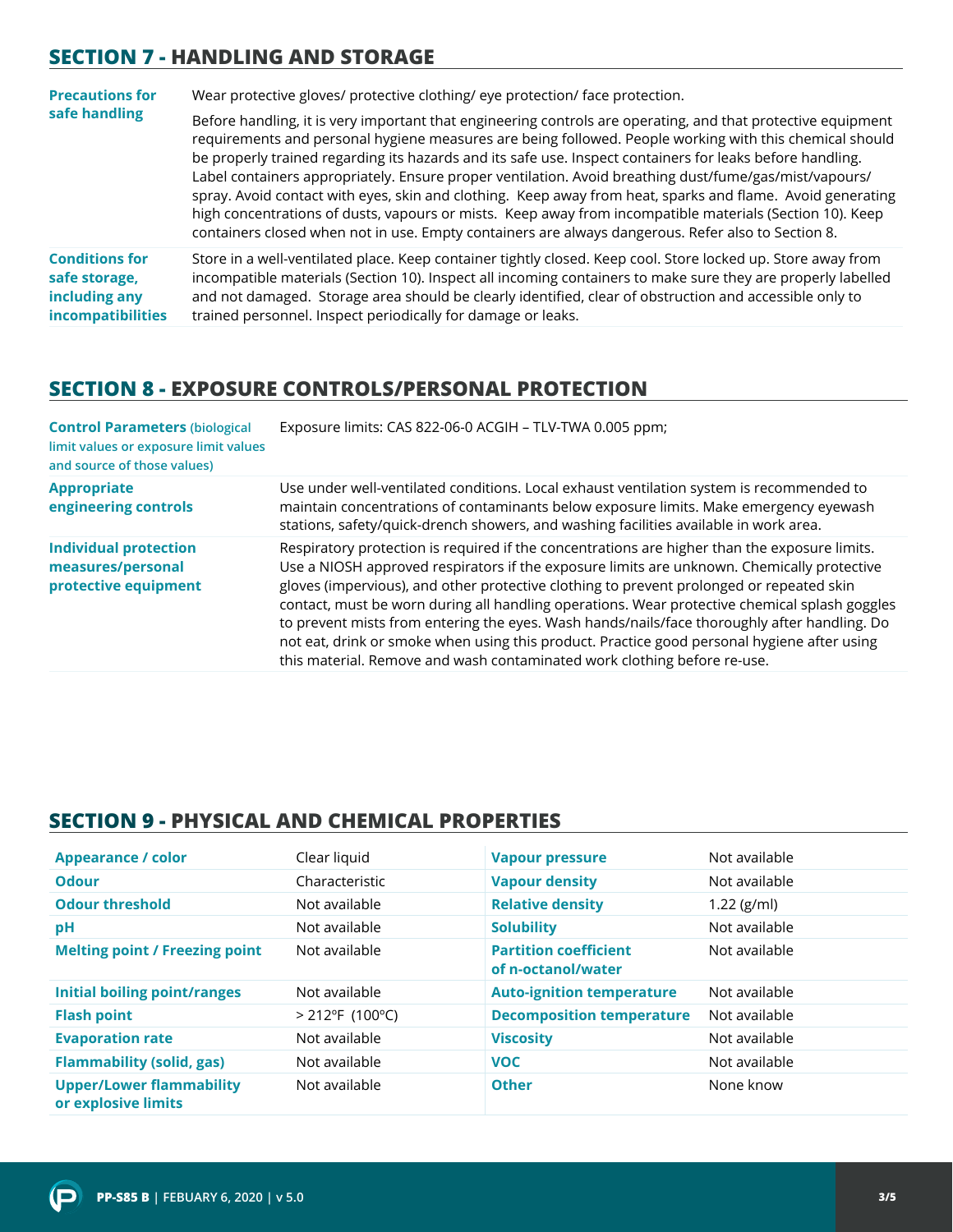# **SECTION 10 - STABILITY AND REACTIVITY**

| <b>Reactivity</b>                                                    | Does not react under the recommended storage and handling conditions prescribed. |
|----------------------------------------------------------------------|----------------------------------------------------------------------------------|
| <b>Chemical Stability</b>                                            | Stable under the recommended storage and handling conditions prescribed.         |
| <b>Possibility of hazardous reactions</b>                            | None known                                                                       |
| <b>Conditions to avoid</b><br>(static discharge, shock or vibration) | None known                                                                       |
| <b>Incompatible materials</b>                                        | Oxidizing materials; etc.                                                        |
| <b>Hazardous decomposition products</b>                              | None known                                                                       |

#### **SECTION 11 - TOXICOLOGICAL INFORMATION**

| <b>Information on the likely routes</b><br>of exposure (inhalation, ingestion,<br>skin and eye contact) | Causes skin irritation. Causes serious eye irritation. May cause an allergic skin reaction.<br>Harmful if inhaled. May cause allergy or asthma symptoms or breathing difficulties if<br>inhaled. May cause respiratory irritation.                                                                                                                                                                                                                                                        |
|---------------------------------------------------------------------------------------------------------|-------------------------------------------------------------------------------------------------------------------------------------------------------------------------------------------------------------------------------------------------------------------------------------------------------------------------------------------------------------------------------------------------------------------------------------------------------------------------------------------|
| <b>Symptoms related to the</b><br>physical, chemical and<br>toxicological characteristics               | Skin irritation, redness, stinging, pain; Eye irritation, redness, tearing; Respiratory tract<br>irritation, coughing, shortness of breath, dizziness, drowsiness, nausea and headaches.                                                                                                                                                                                                                                                                                                  |
| <b>Delayed and immediate effects</b><br>(chronic effects from short-term and<br>long-term exposure)     | Skin Sensitization - Possible; Respiratory Sensitization - Possible; Germ Cell Mutagenicity<br>- No data available; Carcinogenicity - No ingredient listed by IARC, ACGIH, NTP or OSHA;<br>Reproductive Toxicity - No data available; Specific Target Organ Toxicity - Single Expo-<br>sure - Possible; Specific Target Organ Toxicity - Repeated Exposure - No data available;<br>Aspiration Hazard - No data available; Health Hazards Not Otherwise Classified - No data<br>available. |
| <b>Numerical measures of toxicity</b>                                                                   | CAS 28182-81-2 LC <sub>50</sub> Inhalation - Rat - 4 h - 400-425 mg/m <sup>3</sup> ;                                                                                                                                                                                                                                                                                                                                                                                                      |

#### **SECTION 12 - ECOLOGICAL INFORMATION**

**(ATE; LD<sub>50</sub> & LC<sub>50</sub>)** 

| <b>Ecotoxicity</b> (aquatic and terrestrial information) | No data available for this product |
|----------------------------------------------------------|------------------------------------|
| <b>Persistence and degradability</b>                     | No data available                  |
| <b>Bioaccumulative potential</b>                         | No data available                  |
| <b>Mobility in soil</b>                                  | No data available.                 |
| <b>Other adverse effects</b>                             | No data available.                 |

CAS 822-06-0 LC<sub>50</sub> Inhalation - Rat - 4 h – 310-350 mg/m<sup>3</sup>;

# **SECTION 13 - DISPOSAL CONSIDERATIONS**

**Information on safe handling for disposal/methods of disposal/contaminated packaging**  Dispose of contents/container into safe container in accordance with local, regional or national regulations.

#### **SECTION 14 - TRANSPORT INFORMATION**

**UN number; Proper shipping name; Class(es); Packing group (PG) of the TDG Regulations:** NOT REGULATED

**UN Number; Proper shipping name; Class(es); Packing group (PG) of the IMDG (maritime):** NOT REGULATED

**UN Number; Proper shipping name; Class(es); Packing group (PG) of the IATA (air):** NOT REGULATED

**Special Precautions (transport/conveyance):** None known

**Environmental hazards (IMDG or other):** None known

**Bulk transport (usually more than 450L in capacity):** Possible